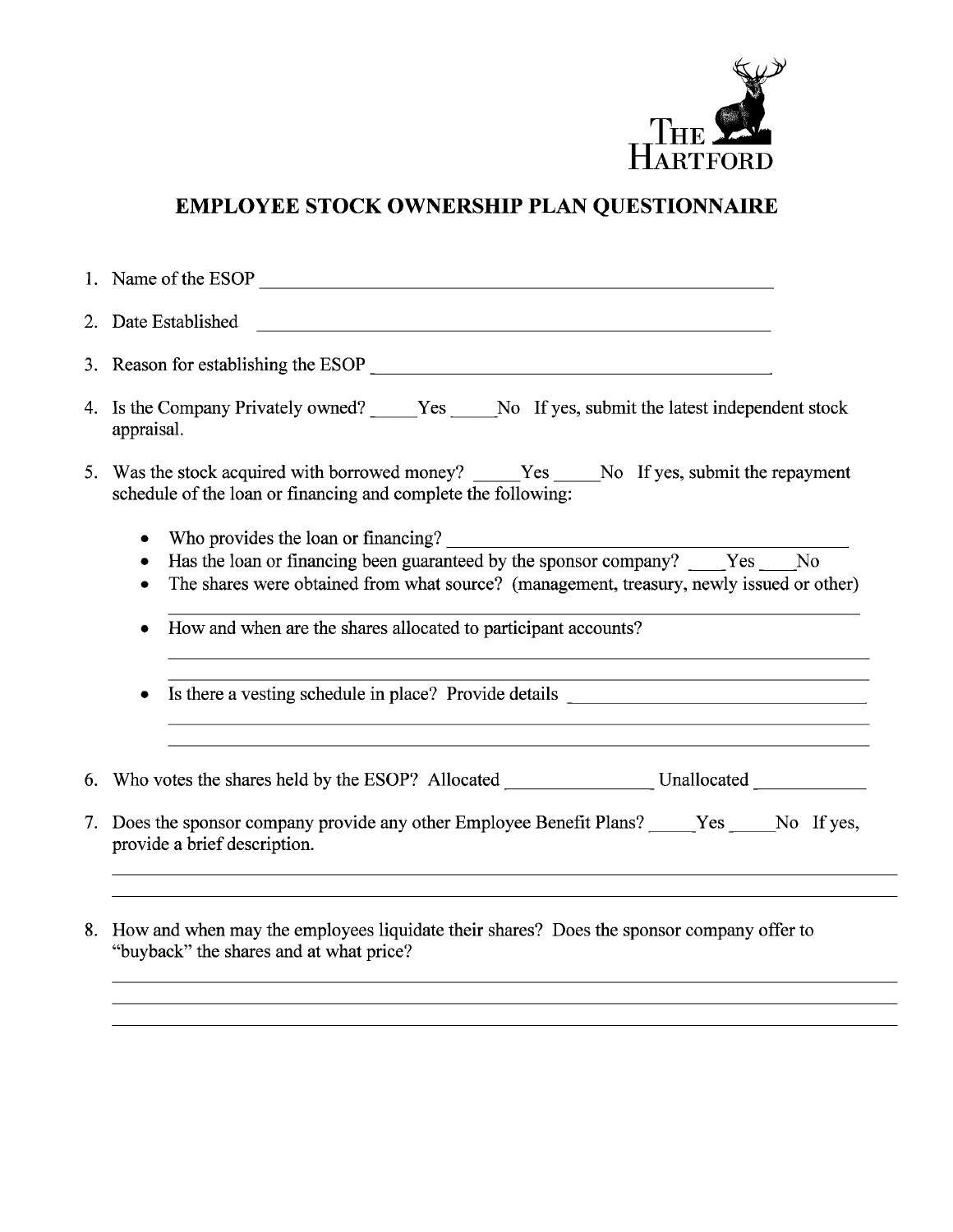## 9. STOCK OWNERSHIP INFORMATION:

|                                | Company Common<br><b>Stock Outstanding</b> |                          | <b>ESOP</b> owned Company<br>Common Stock |                        |
|--------------------------------|--------------------------------------------|--------------------------|-------------------------------------------|------------------------|
|                                | Dollar<br>Value $(000s)$                   | Total<br>Shares $(000s)$ | Dollar<br>Value $(000s)$                  | Total<br>Shares (000s) |
| <b>ESOP</b><br>effective Date: |                                            |                          |                                           |                        |
| Current Year: 20               |                                            |                          |                                           |                        |
| Past 3 Years: 20               |                                            |                          |                                           |                        |
| 20                             |                                            |                          |                                           |                        |
| 20                             |                                            |                          |                                           |                        |

ARKANSAS APPLICANTS: ANY PERSON WHO KNOWINGLY PRESENTS A FALSE OR FRAUDULENT CLAIM FOR PAYMENT OF A LOSS OR BENEFIT OR KNOWINGLY PRESENTS FALSE INFORMATION IN AN APPLICATION FOR INSURANCE IS GUILTY OF A CRIME AND MAY BE SUBJECT TO FINES AND CONFINEMENT IN PRISON.

COLORADO APPLICANTS: IT IS UNLAWFUL TO KNOWINGLY PROVIDE FALSE, INCOMPLETE, OR MISLEADING FACTS OR INFORMATION TO AN INSURANCE COMPANY FOR THE PURPOSE OF DEFRAUDING OR ATTEMPTING TO DEFRAUD THE COMPANY. PENALTIES MAY INCLUDE IMPRISONMENT, FINES, DENIAL OF INSURANCE, AND CIVIL DAMAGES. ANY INSURANCE COMPANY OR AGENT OF AN INSURANCE COMPANY WHO KNOWINGLY PROVIDES FALSE, INCOMPLETE, OR MISLEADING FACTS OR INFORMATION TO A POLICY HOLDER OR CLAIMANT FOR THE PURPOSE OF DEFRAUDING OR ATTEMPTING TO DEFRAUD THE POLICY HOLDER OR CLAIMANT WITH REGARD TO A SETTLEMENT OR AWARD PAYABLE FROM INSURANCE PROCEEDS SHALL BE REPORTED TO THE COLORADO DIVISION OF INSURANCE WITHIN THE DEPARTMENT OF REGULATORY AGENCIES.

DISTRICT OF COLUMBIA APPLICANTS:" IT IS A CRIME TO PROVIDE FALSE OR MISLEADING INFORMATION TO AN INSURER FOR THE PURPOSE OF DEFRAUDING THE INSURER OR ANY OTHER PERSON. PENALTIES INCLUDE IMPRISONMENT AND/OR FINES. IN ADDITION, AN INSURER MAY DENY INSURANCE BENEFITS IF FALSE INFORMATION MATERIALLY RELATED TO A CLAIM WAS PROVIDED BY THE APPLICANT."

HAWAII APPLICANTS: FOR YOUR PROTECTION, HAWAII LAW REQUIRES YOU TO BE INFORMED THAT PRESENTING A FRAUDULENT CLAIM FOR PAYMENT OF A LOSS OR BENEFIT IS A CRIME PUNISHABLE BY FINES OR IMPRISONMENT, OR BOTH.

LOUISIANA APPLICANTS: ANY PERSON WHO KNOWINGLY PRESENTS A FALSE OR FRAUDULENT CLAIM FOR PAYMENT OF A LOSS OR BENEFIT OR KNOWINGLY PRESENTS FALSE INFORMATION IN AN APPLICATION FOR INSURANCE IS GUILTY OF A CRIME AND MAY BE SUBJECT TO FINES AND CONFINEMENT IN PRISON.

KENTUCKY APPLICANTS: ANY PERSON WHO KNOWINGLY AND WITH INTENT TO DEFRAUD ANY INSURANCE COMPANY OR OTHER PERSON FILES AN APPLICATION FOR INSURANCE CONTAINING ANY MATERIALLY FALSE INFORMATION OR CONCEALS FOR THE PURPOSE OF MISLEADING, INFORMATION CONCERNING ANY FACT MATERIAL THERETO COMMITS A FRAUDULENT INSURANCE ACT, WHICH IS A CRIME.

MAINE AND VIRGINIA APPLICANTS: IT IS A CRIME TO KNOWINGLY PROVIDE FALSE, INCOMPLETE OR MISLEADING INFORMATION TO AN INSURANCE COMPANY FOR THE PURPOSE OF DEFRAUDING THE COMPANY. PENALTIES MAY INCLUDE IMPRISONMENT, FINES OR A DENIAL OF INSURANCE BENEFITS.

NEW JERSEY APPLICANTS: ANY PERSON WHO INCLUDES ANY FALSE OR MISLEADING INFORMATION ON AN APPLICATION FOR AN INSURANCE POLICY IS SUBJECT TO CRIMINAL AND CIVIL PENALTIES.